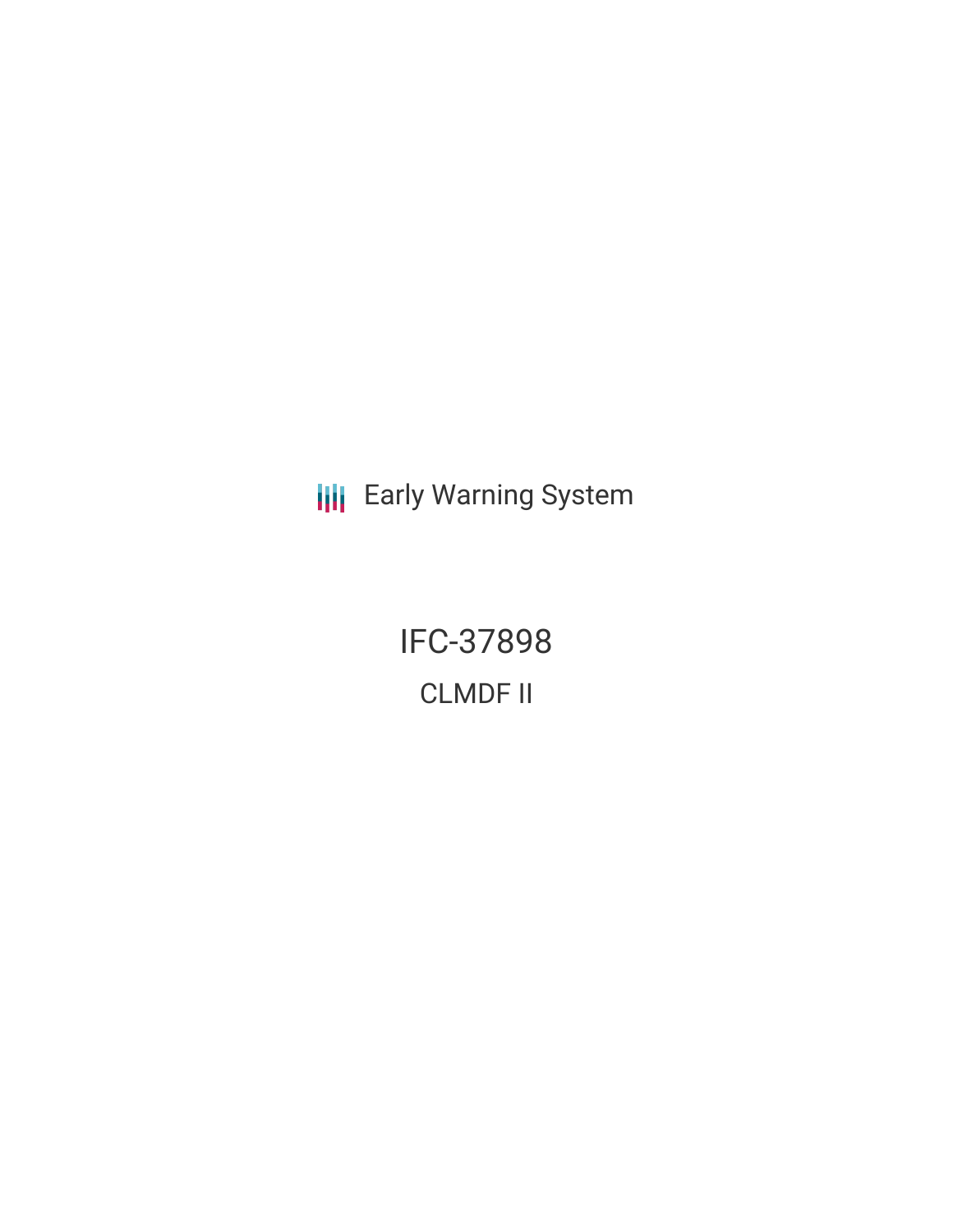# **Quick Facts**

| <b>Countries</b>               | Cambodia, Laos, Myanmar                      |
|--------------------------------|----------------------------------------------|
| <b>Financial Institutions</b>  | International Finance Corporation (IFC)      |
| <b>Status</b>                  | Approved                                     |
| <b>Bank Risk Rating</b>        | FI                                           |
| <b>Voting Date</b>             | 2017-07-17                                   |
| <b>Borrower</b>                | CAMBODIA-LAOS-MYANMAR DEVELOPMENT FUND II LP |
| <b>Sectors</b>                 | Finance                                      |
| <b>Investment Type(s)</b>      | Equity                                       |
| <b>Investment Amount (USD)</b> | \$250.00 million                             |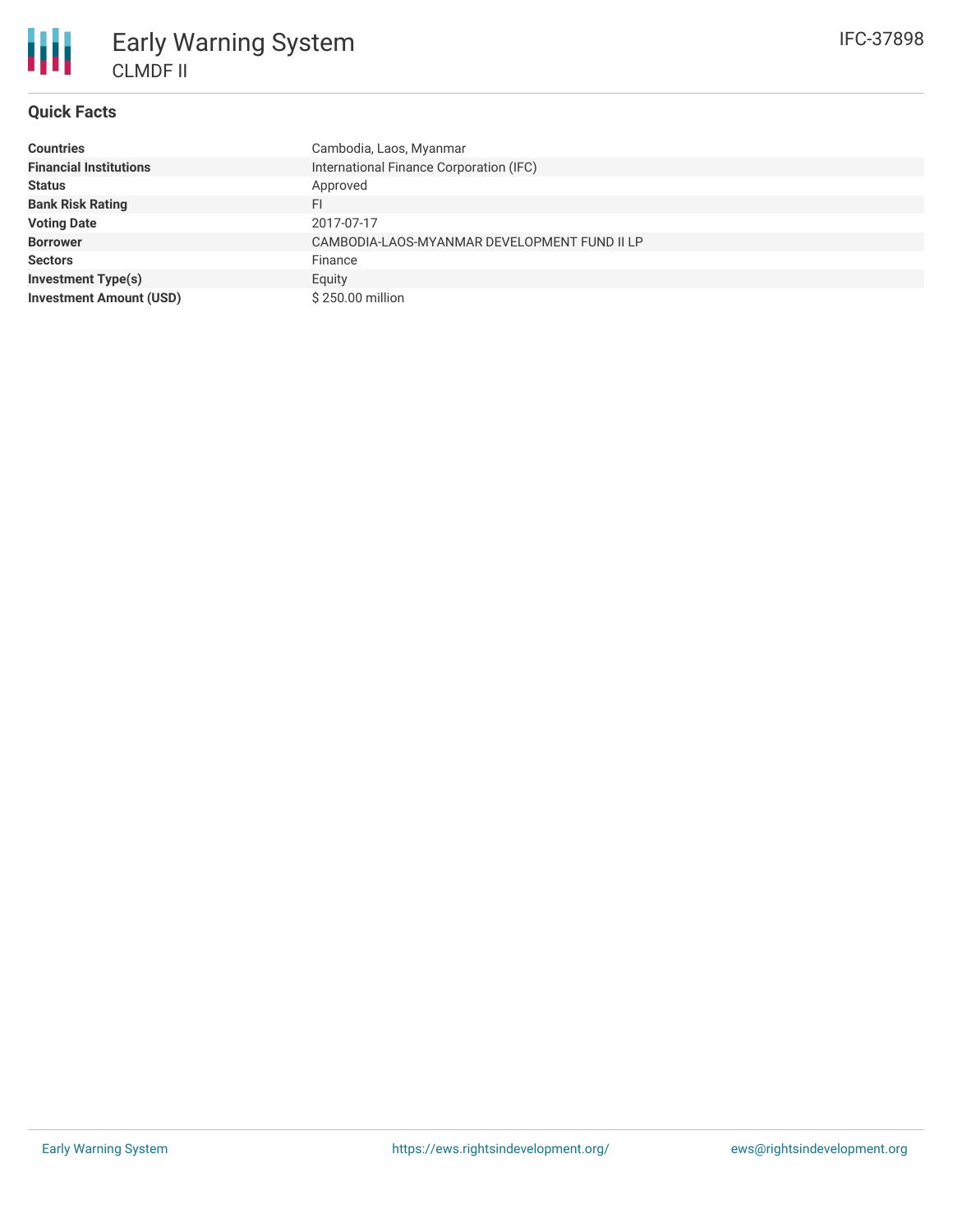

## **Project Description**

According to IFC website, the Cambodia-Laos-Myanmar Development Fund II, L.P., is a ten-year private equity fund with a target size of US\$70 million. The Fund will focus on small and medium-sized enterprises in Cambodia, Laos and Myanmar. The Fund will be managed by Emerging Markets Investment Advisers Pte. Ltd., an independent private equity manager. The founding Partners of the Fund are Messrs. Trent Eddy and Joshua Morris.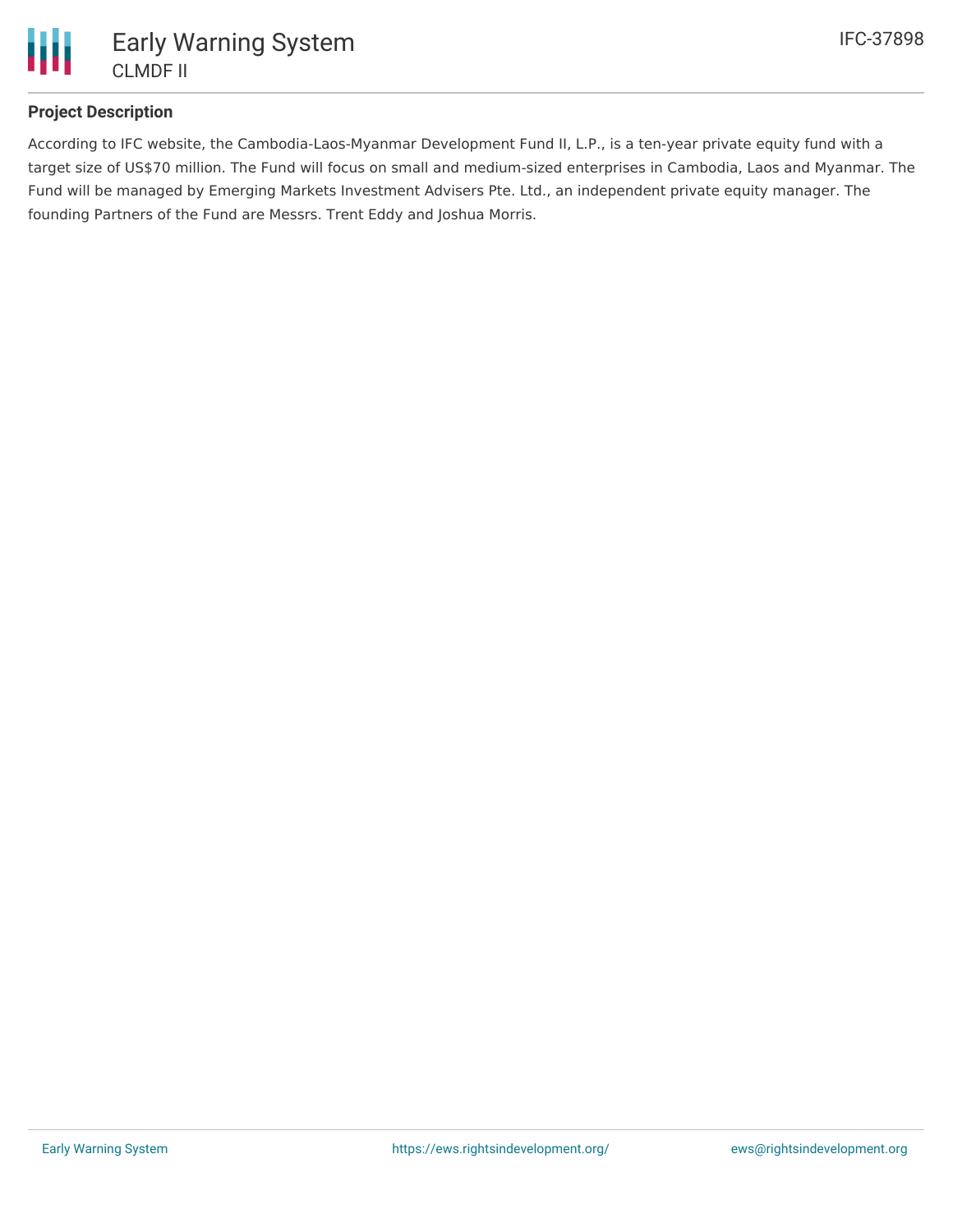## **Investment Description**

• International Finance Corporation (IFC)

#### **Financial Intermediary**

Financial Intermediary: A commercial bank or financial institution that receives funds from a development bank. A financial intermediary then lends these funds to their clients (private actors) in the form of loans, bonds, guarantees and equity shares. Financial intermediaries include insurance, pension and equity funds. The direct financial relationship is between the development bank and the financial intermediary.

- [Cambodia-Laos-Myanmar](file:///actor/937/) Development Fund II, L.P. (Financial Intermediary)
- Emerging Markets [Investments](file:///actor/938/) Pte. Ltd (Financial Intermediary)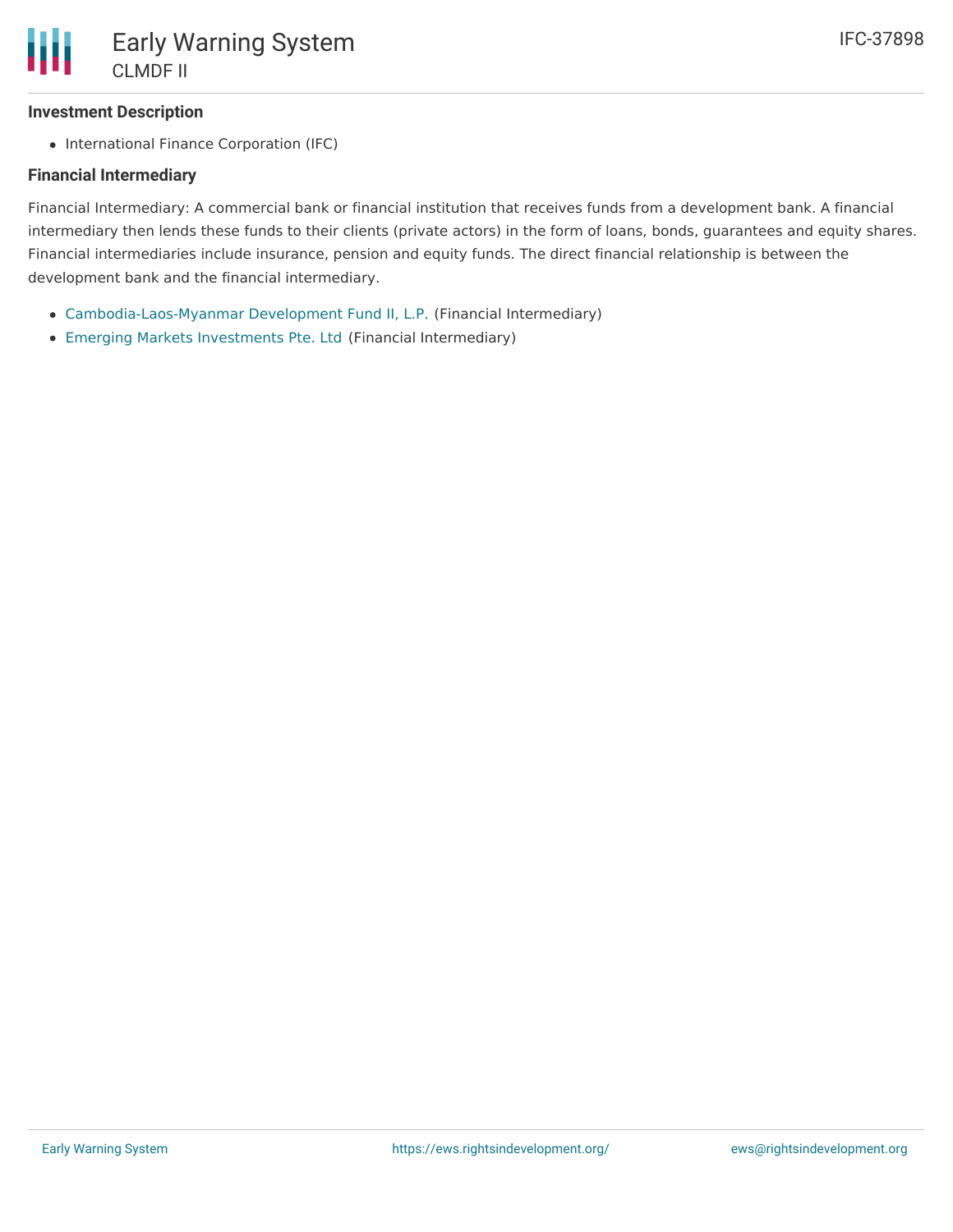

#### **Private Actors Description**

Cambodia-Laos-Myanmar Development Fund II, L.P., is a ten-year private equity fund with a target size of US\$70 million. The Fund will focus on small and medium-sized enterprises in Cambodia, Laos and Myanmar.

The Fund will be managed by Emerging Markets Investment Advisers Pte. Ltd., an independent private equity manager. The founding Partners of the Fund are Messrs. Trent Eddy and Joshua Morris.